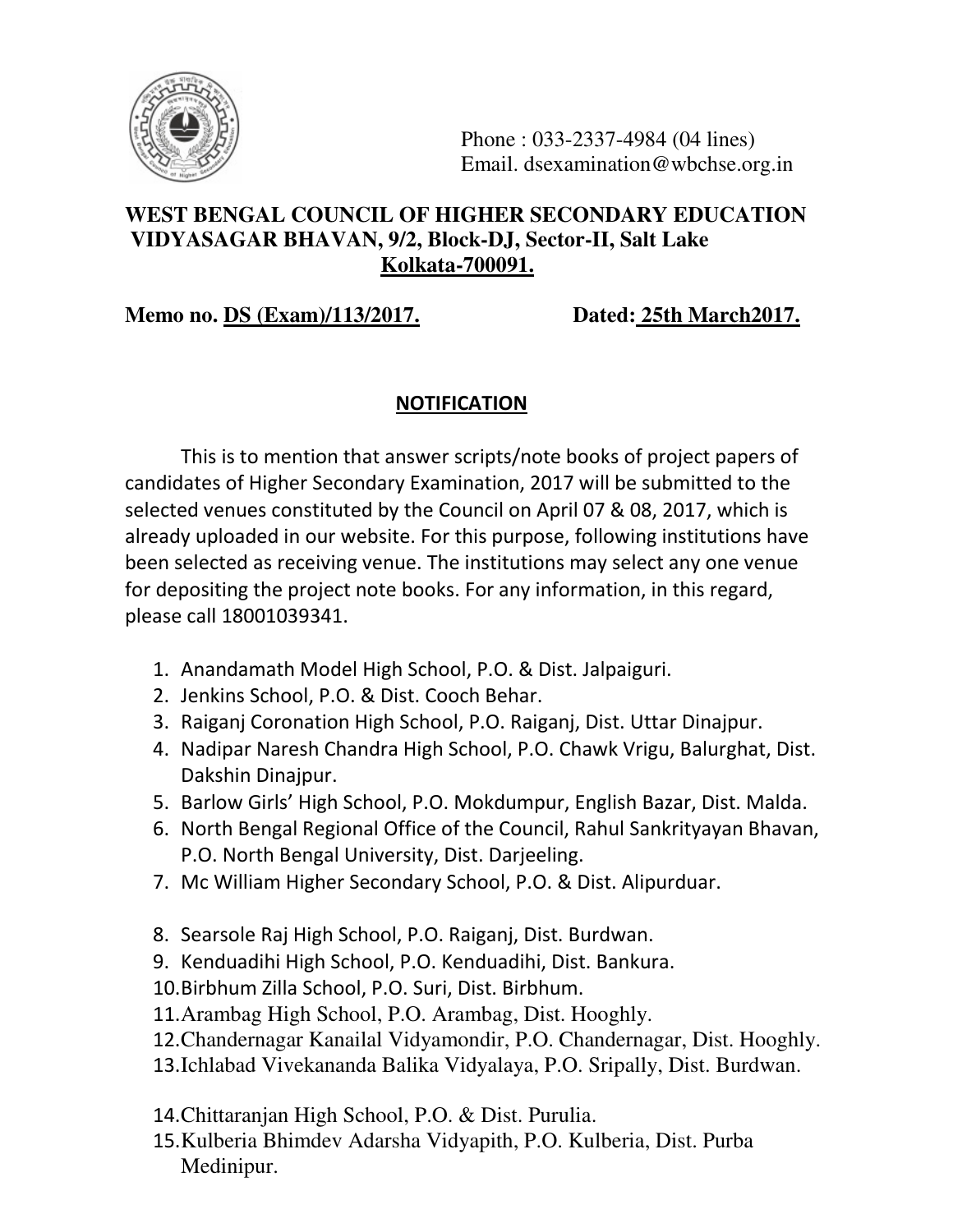- 16.Contai High School, P.O. Contai, Dist. Purba Medinipur.
- 17.Raghunathpur GD Lang Institution, Raghunathpur, Purulia.
- 18.Jhargram K.K. Institution, P.O. Jhargram, Dist. Paschim Medinipur.
- 19.Ghatal Vidyasagar High School, P.O. Ghatal, Dist. Paschim Medinipur.
- 20.Midnapore Collegiate School, P.O. Midnapur Dist. Paschim Midnapur
- 21.Krishnath Collegiate School, P.O. Berhampur, Dist. Murshidabad.
- 20.Srikantabati PSS Sikshaniketan, P.O. Raghunathganj, Dist. Murshidabad.
- 21.Krishnagar High School, P.O. Krishnagar, Dist. Nadia.
- 22.Ranaghat Bharati High School, P.O. Ranaghat, Dist. Nadia.
- 23.Basirhat High School, P.O. Basirhat, Dist. North 24 Parganas.
- 24.Bongaon High School, P.O. Bongaon, Dist. North 24 Parganas.
- 25.Barrackpore Girls' High School, P.O. Talpukur, Dist. North 24 Parganas.
- 26.Diamond Harbour High School, P.O. Diamond Harbour, P.O. South 24 Pgs.
- 27.Rashmoni Balika Vidyalaya, P.O. Baruipur, Dist. South 24 Pgs.
- 28.Amta Pitambar High School, P.O. Amta, Dist. Howrah.
- 29.Uluberia High School, P.O. Uluberia, Dist. Howrah.
- 30.Nehru Balika Vidyalaya, Vill. & P.O. Domjur, (Opposite Domjur P.S.) Dist. Howrah.
- 31.Howrah Zilla School, P.O. & Dist. Howrah.
- 32.Ganganagar Beharilal Ghosh Vidyapith, Madhyamgram, Dist. North 24 Pgs.
- 33.Regional Office of the Council, Vidyasagar Bhavan, 9/2 Block DJ, Salt Lake, Karunamoyee, Kolkata 700 091.

Kalyan Sengupta

Deputy Secretary (Exam)